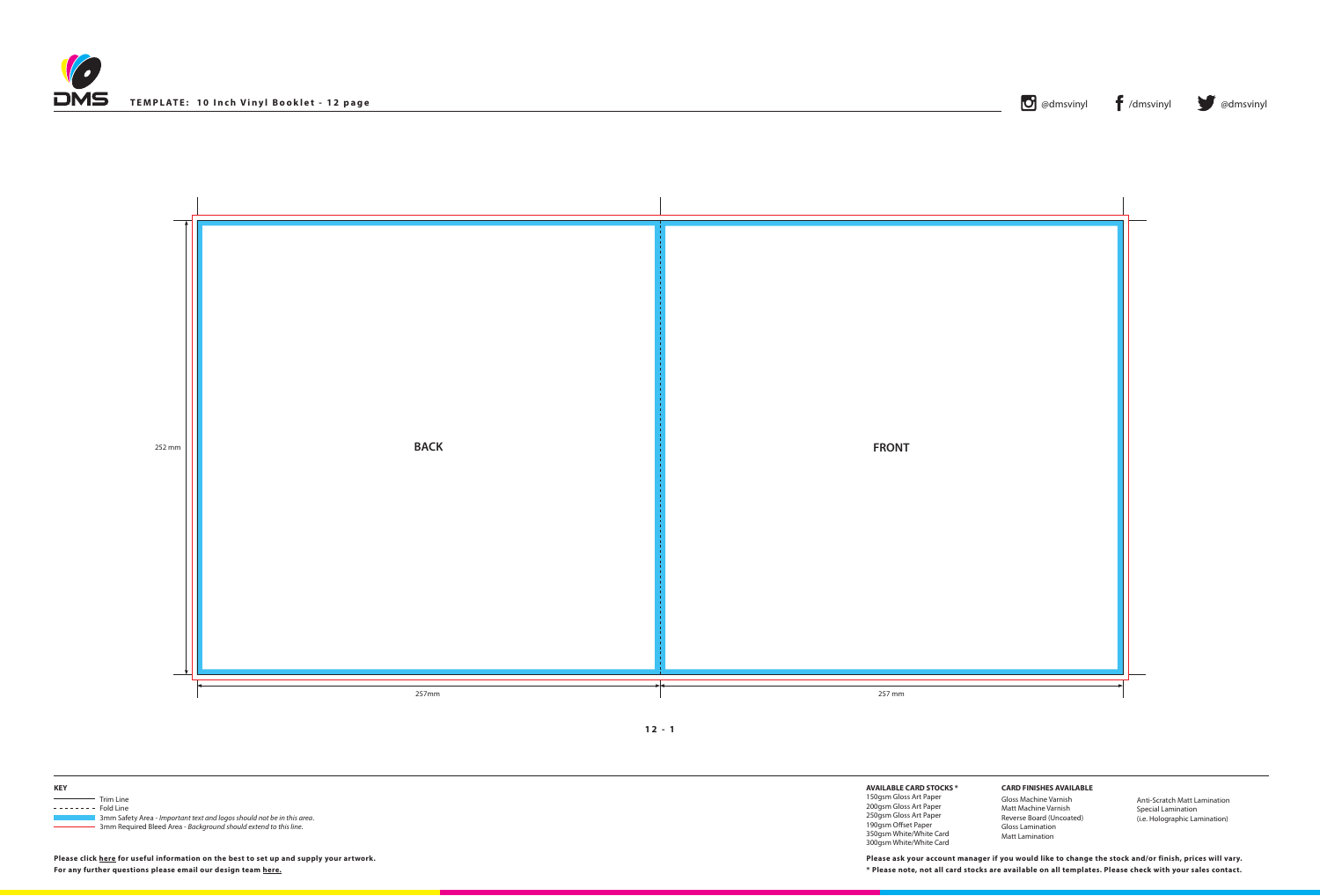





| <b>KEY</b> |                                                                                     |
|------------|-------------------------------------------------------------------------------------|
|            | Trim Line                                                                           |
| ------     | Fold Line<br>3mm Safety Area - Important text and logos should not be in this area. |
|            | 3mm Required Bleed Area - Background should extend to this line.                    |

| 711 |  |
|-----|--|
|     |  |

**AVAILABLE CARD STOCKS \*** 150gsm Gloss Art Paper 200gsm Gloss Art Paper 250gsm Gloss Art Paper 190gsm Offset Paper 350gsm White/White Card 300gsm White/White Card

**For any further questions please email our design team [here](mailto:graphics%40discmanufacturingservices.com?subject=Template%20Enquiry). \* Please note, not all card stocks are available on all templates. Please check with your sales contact. Please ask your account manager if you would like to change the stock and/or finish, prices will vary.**



**CARD FINISHES AVAILABLE**

Gloss Machine Varnish Matt Machine Varnish Reverse Board (Uncoated) Gloss Lamination Matt Lamination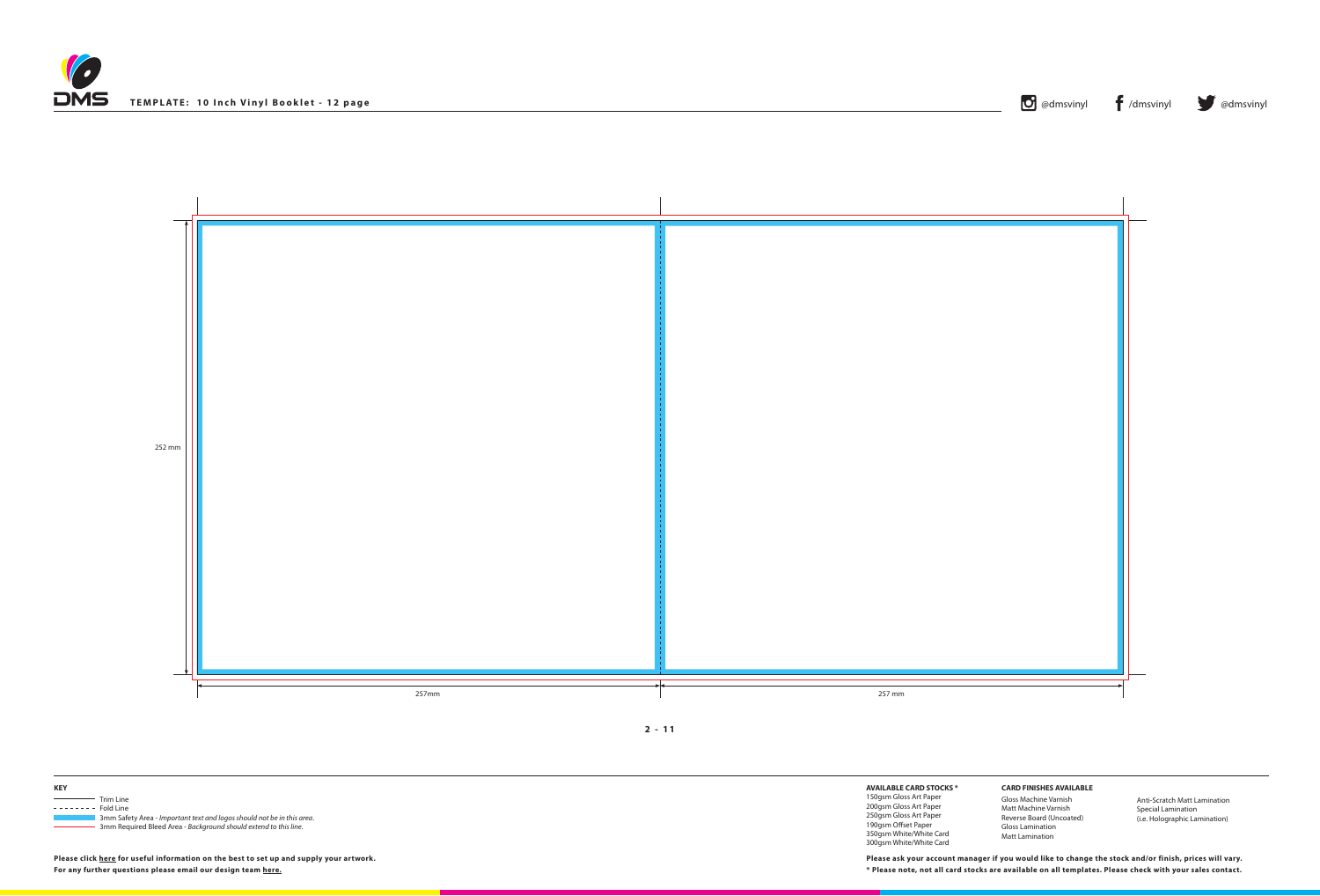





| <b>KEY</b> |                                                                                     |
|------------|-------------------------------------------------------------------------------------|
|            | Trim Line                                                                           |
| ------     | Fold Line<br>3mm Safety Area - Important text and logos should not be in this area. |
|            | 3mm Required Bleed Area - Background should extend to this line.                    |

**AVAILABLE CARD STOCKS \*** 150gsm Gloss Art Paper 200gsm Gloss Art Paper

250gsm Gloss Art Paper 190gsm Offset Paper

350gsm White/White Card 300gsm White/White Card

**For any further questions please email our design team [here](mailto:graphics%40discmanufacturingservices.com?subject=Template%20Enquiry). \* Please note, not all card stocks are available on all templates. Please check with your sales contact. Please ask your account manager if you would like to change the stock and/or finish, prices will vary.**



## **CARD FINISHES AVAILABLE**

Gloss Machine Varnish Matt Machine Varnish Reverse Board (Uncoated) Gloss Lamination Matt Lamination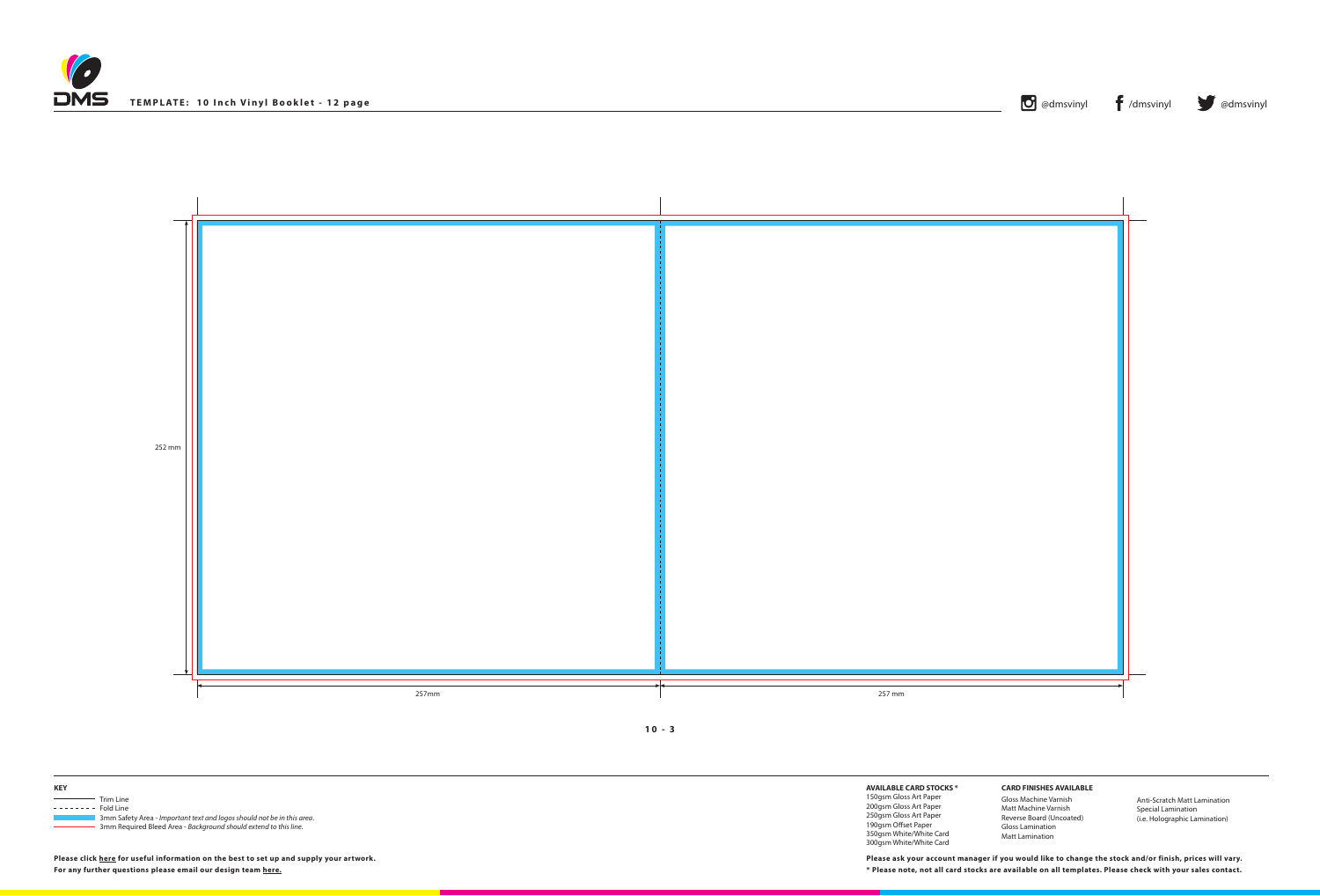





| <b>KEY</b> |                                                                                     |
|------------|-------------------------------------------------------------------------------------|
|            | Trim Line                                                                           |
| ------     | Fold Line<br>3mm Safety Area - Important text and logos should not be in this area. |
|            | 3mm Required Bleed Area - Background should extend to this line.                    |

**AVAILABLE CARD STOCKS \***

150gsm Gloss Art Paper 200gsm Gloss Art Paper 250gsm Gloss Art Paper 190gsm Offset Paper 350gsm White/White Card 300gsm White/White Card

**For any further questions please email our design team [here](mailto:graphics%40discmanufacturingservices.com?subject=Template%20Enquiry). \* Please note, not all card stocks are available on all templates. Please check with your sales contact. Please ask your account manager if you would like to change the stock and/or finish, prices will vary.**



**CARD FINISHES AVAILABLE**

Gloss Machine Varnish Matt Machine Varnish Reverse Board (Uncoated) Gloss Lamination Matt Lamination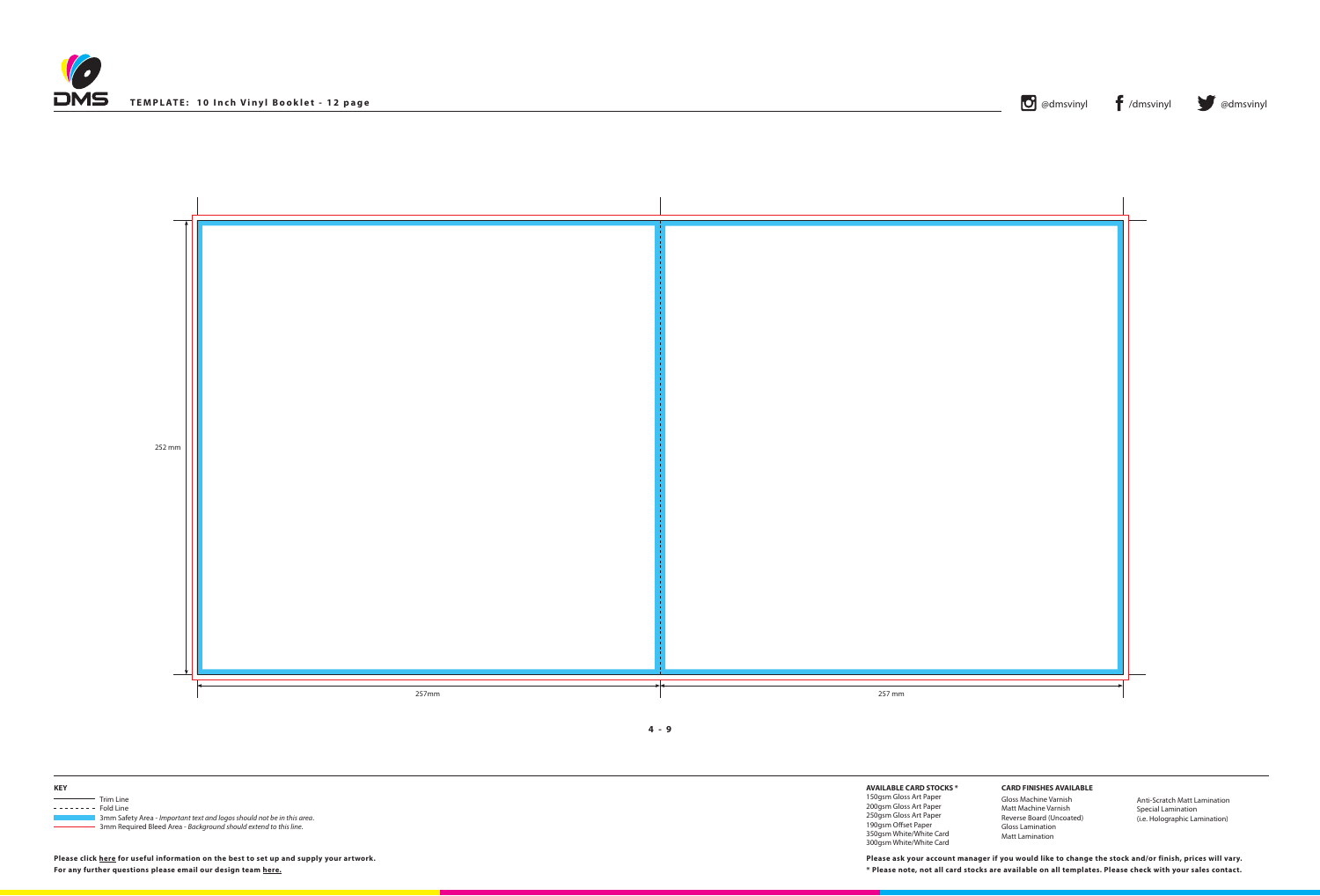





| <b>KEY</b> |                                                                        |
|------------|------------------------------------------------------------------------|
|            | Trim Line                                                              |
|            | Fold Line                                                              |
|            | 3mm Safety Area - Important text and logos should not be in this area. |
|            | 3mm Required Bleed Area - Background should extend to this line.       |

**AVAILABLE CARD STOCKS \***

150gsm Gloss Art Paper 200gsm Gloss Art Paper 250gsm Gloss Art Paper 190gsm Offset Paper 350gsm White/White Card 300gsm White/White Card

**For any further questions please email our design team [here](mailto:graphics%40discmanufacturingservices.com?subject=Template%20Enquiry). \* Please note, not all card stocks are available on all templates. Please check with your sales contact. Please ask your account manager if you would like to change the stock and/or finish, prices will vary.**



**CARD FINISHES AVAILABLE**

Gloss Machine Varnish Matt Machine Varnish Reverse Board (Uncoated) Gloss Lamination Matt Lamination